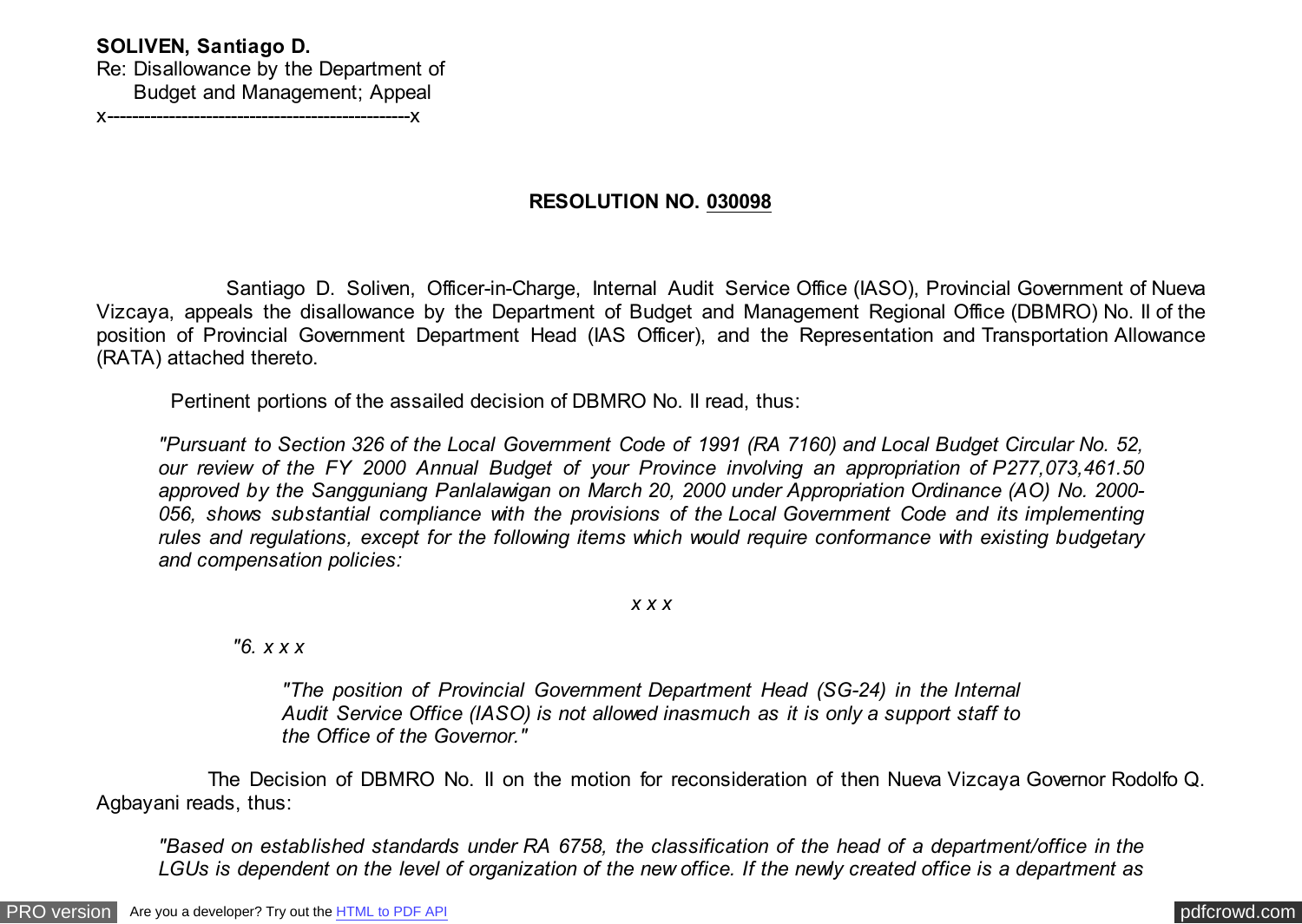*envisioned under CSC MC No. 19, then the head could appropriately be classified as Provincial Government Department Head.*

*"As clearly indicated in the Local Budget Preparation Form No. 153, the Internal Audit Service Office is only one of the divisions under the Office of the Governor. It is not a separate department in the LGU. As such, it does not warrant the creation of PGDH."*

 Records show that the Internal Audit Service Office (IASO) was created pursuant to Ordinance No. 46, s. 1994 (1994 Reorganization Ordinance) of the Sangguniang Panlalawigan of Nueva Vizcaya. Said office, considered as a separate department in the Office of the Provincial Governor, is headed by an IAS Officer with a salary grade of 26 and has ten (10) support staff.

 In 1998, the Sangguniang Panlalawigan of Nueva Vizcaya enacted Ordinance No. 98-002, revising the organizational structure of the Office of the Provincial Governor except the IASO, which as earlier mentioned is treated as a separate office.

 In its review of the 1999 Annual Budget of the Provincial Government of Nueva Vizcaya, DBMRO No. II found that *"the Internal Audit Service Office is not within the classification standards of a department per CSC Memorandum Circular No. 19, s. 1992 as it is only a support staff to the Office of the Provincial Governor"*.

 Likewise, in its review of the 2000 Annual Budget of the Provincial Government of Nueva Vizcaya, DBMRO No. II declared that *"the position of Provincial Government Department Head (SG26) in the IASO is not allowed in as much as it is only a support staff to the Office of the Governor"*. As a result of such review, DBMRO No. II issued a notice to appellant Soliven disallowing the payment of his RATA as Officer-in-Charge of IASO. Governor Agbayani filed a motion for reconsideration but the same was denied by DBMRO No. II.

Thereafter, Soliven appealed<sup>1</sup> to the Office of DBM Secretary Emilia T. Boncodin praying for the reversal of the decisions of DBMRO No. Il. Secretary Boncodin referred<sup>2</sup> said appeal to the Civil Service Commission (CSC) arguing that under **Section 24 of CSC Memorandum Circular No. 19, s. 1992**, the Commission has jurisdiction on appeals regarding the implementation of organizational structures and staffing patterns of local government units.

 Pursuant to **Section 6-B (3)<sup>3</sup>** , **Rule I of the Uniform Rules on Administrative Cases in the Civil Service**, the Commission referred<sup>4</sup> the appeal of Soliven to the Civil Service Commission Regional Office (CSCRO) No. Il for appropriate action. Thereafter, CSCRO No. Il submitted<sup>5</sup> its position on said appeal.

 The sole issue to be resolved in the instant case is whether the creation of the position Internal Audit Service Officer (Provincial Government Department Head) in the province of Nueva Vizcaya is legal.

For purposes of clarity and convenience, it is imperative to review the legal history relative to the creation of IASO.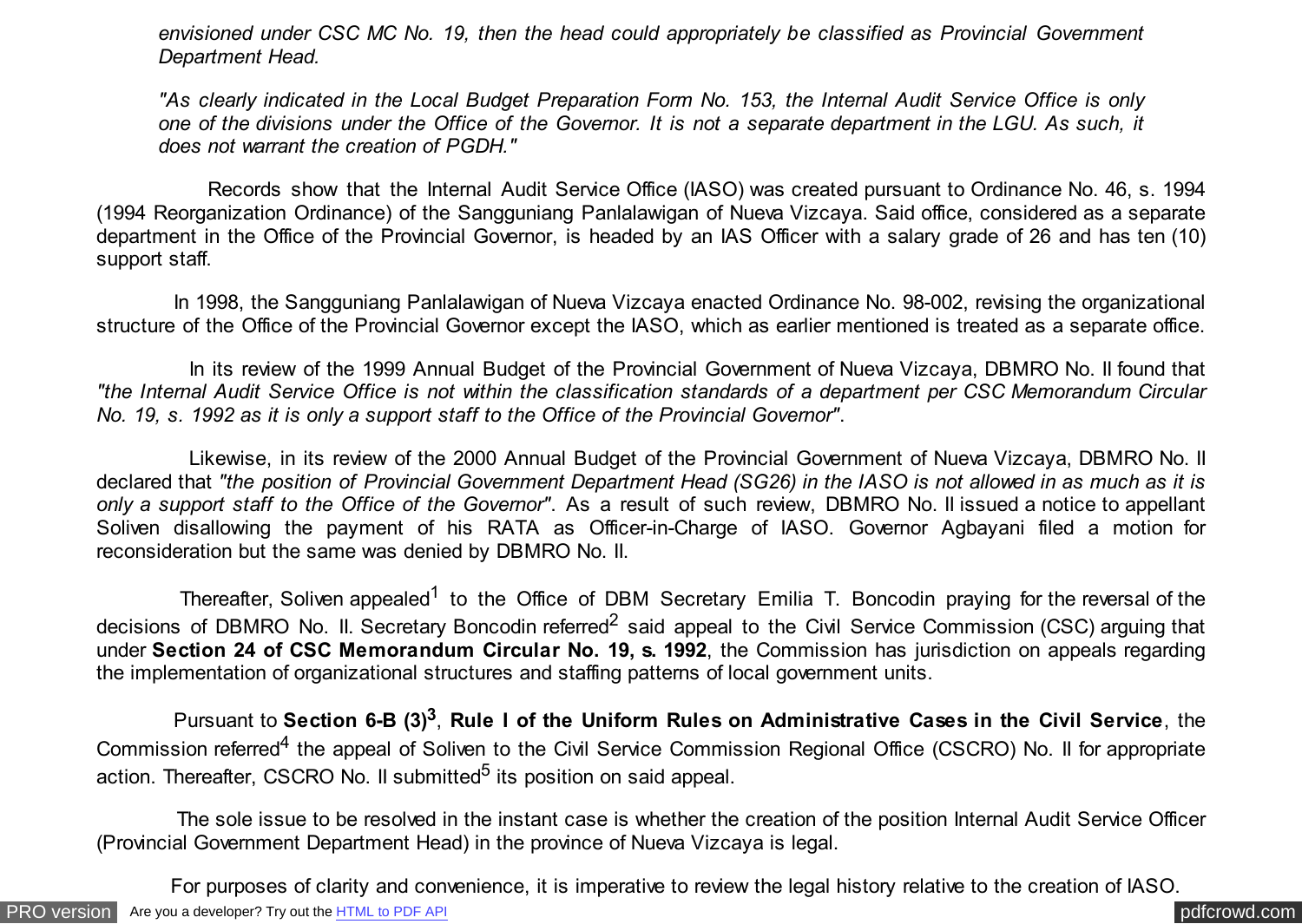On June 16, 1962, then President Diosdado Macapagal approved **Republic Act (RA) No. 3456**, which provides for the creation, organization and operation of IAS in all departments, bureaus and offices of the national government. Said law provides, as follows:

 *"Sec. 2. There shall be created, organized and operated in all departments, bureaus and offices of the National Government, internal audit services which shall assist management to achieve an efficient and effective fiscal administration and performance of agency affairs and functions.*

 *"Sec. 3. The Internal Audit Service shall be under the direct administrative supervision and control of the chief and/or assistant chief of the agency. It shall be organized as an independent staff unit and shall correspondingly perform staff functions. It shall be responsible for instituting and conducting a program of internal audit for the agency. The chief of internal audit service shall have the rank and salary equivalent to the third ranking official of the agency. He shall report directly to the chief or assistant chief of agency."* (Underlining supplied)

 Thereafter or on March 26, 1965, President Macapagal approved **RA No. 4177**, which amended Sections 2, 3 and 4 of the abovementioned law. Said law provides, to wit:

 *"SEC. 2. There shall be created, organized and operated in all branches, subdivisions and instrumentalities of the government, including government-owned and controlled corporations to be known as agency for purposes of this act, internal audit services which shall assist management to achieve an efficient and effective fiscal administration and performance of agency affairs and functions.*

 *"SEC. 3. The Internal Audit Service shall be under the direct administrative supervision and control of the heads and/or assistant heads of the agency. It shall be organized as an independent staff unit and shall correspondingly perform staff functions. It shall be responsible for instituting and conducting a program of internal audit for the agency. The chief of the Internal Audit Service shall have the rank and salary equivalent to the third ranking official of the agency. He shall report directly to the head or assistant head of the agency."* (Underlining supplied)

 On August 21, 1989, the **Salary Standardization Law<sup>6</sup> (SSL)** was approved, repealing **Section 3 of RA Nos. 3456 and 4177** that equated heads of IAS to the rank and salaries of the third ranking official of an agency. **Section 16** of the SSL provides, thus:

[PRO version](http://pdfcrowd.com/customize/) Are you a developer? Try out th[e HTML to PDF API](http://pdfcrowd.com/html-to-pdf-api/?ref=pdf) process and the example of the HTML to PDF API [pdfcrowd.com](http://pdfcrowd.com)  *"Section 16. Repeal of Special Salary Law and Regulations. – All laws, decrees, executive orders, corporate charters and other issuances or parts thereof, that exempt agencies from the coverage of the system, or that authorize and fix position classification, salaries, pay rates or allowances or specified positions or groups of officials and employees or of agencies which are inconsistent with the System, including the*

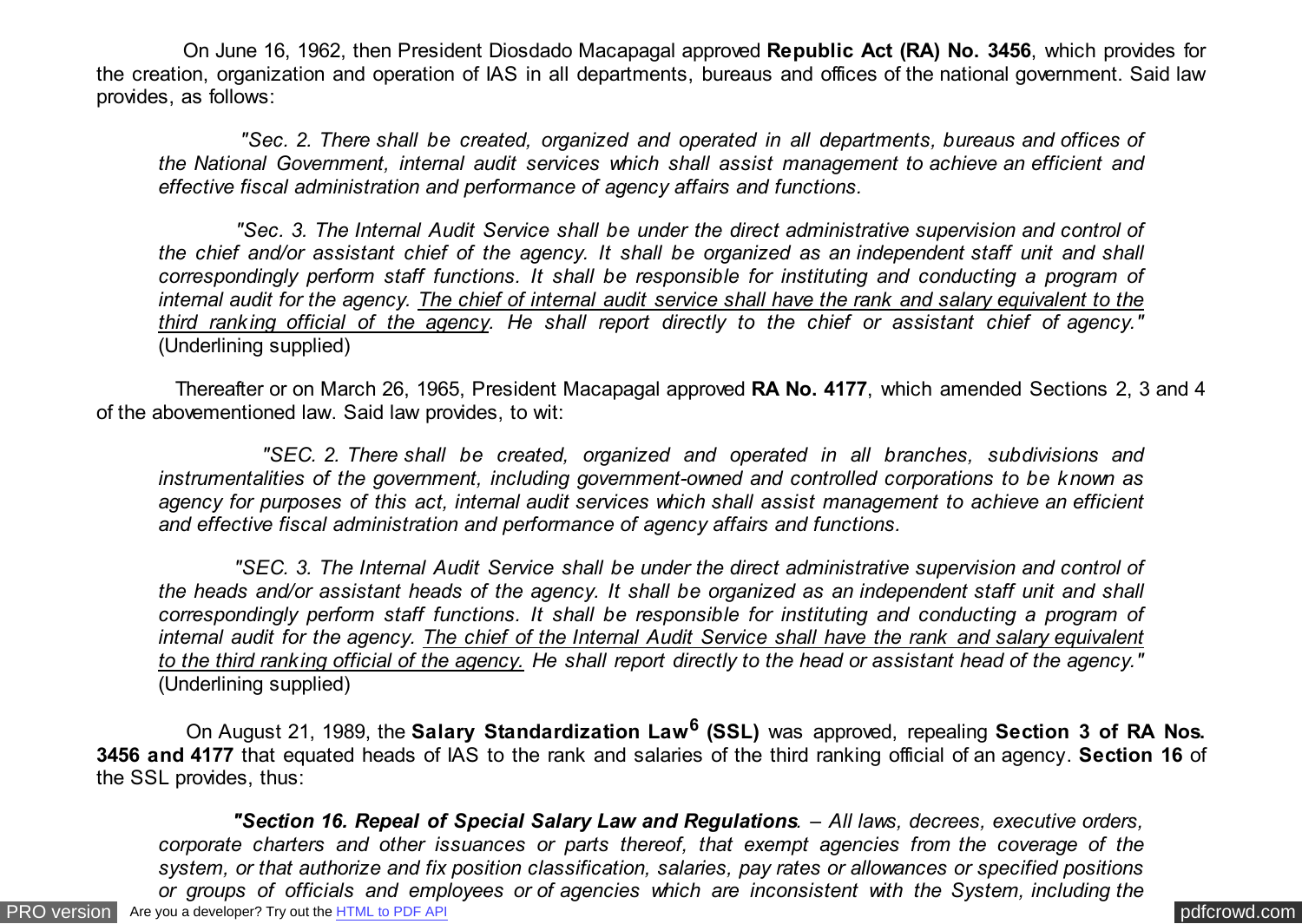*or groups of officials and employees or of agencies which are inconsistent with the System, including the proviso under Section 2, and Section 16 of Presidential Decree No. 985 are hereby repealed."*

 Notwithstanding the abovementioned repeal, then President Corazon C. Aquino issued **Administrative Order (AO) No. 278<sup>7</sup> on April 28, 1992 directing the organization of IAS in all agencies of the bureaucracy. Said AO provides, thus:** 

 *"Section 1. In addition to the provisions of Section 1 of Administrative Order No. 119, series of 1989, all heads of government offices, agencies, government-owned and controlled corporations, including government financial institutions and local government units shall organize Internal Audit Services (IAS) in their respective offices, as follows:*

 *`1.1 The Internal Audit Services (IAS) shall be an integral part of the office/organization and shall assist the institution management in the effective discharge of its responsibilities insofar as the same would not encroach on or be adversarial with those of the auditors of the Commission on Audit. It shall function in accordance with the policies established by the provisions of Republic Act No. 3456, as amended by Republic Act No. 4177, and shall perform staff functions with primary responsibilities encompassing the examination and evaluation of the adequacy and effectiveness of internal control and the quality of performance. x x x"*

 There is no question that the IAS shall be established and form part of the organization of all agencies in the bureaucracy since the same was mandated by RA Nos. 3456 and 4177 and reiterated in AO No. 278. What is not clear, and this is the crux of the instant controversy, is whether the head of IAS should be given the position equal to that of the third ranking official of the agency, in this case the provincial government department head.

 The Commission believes that despite the repeal by the SSL of the provision of RA Nos. 3456 and 4177, said rule is still applicable and in existence since the same was cured by the **Local Government Code of 1991 (RA No. 7160)**. **AO No. 278** and **CSC Memorandum Circular No. 19, s. 1992<sup>8</sup>** further reinforce and affirm the mandate of RA 7160 regarding this issue.

 **The Local Government Code of 1991** specifically grants local government units (LGUs) the power to create offices and positions under the Local Government Code of 1991, thus:

 *"Section 76. Organization Structure and Staffing Pattern. Every local government unit shall design and implement its own organizational structure and staffing pattern taking into consideration its service requirements and financial capability, subject to the minimum standards and guidelines prescribed by the Civil Service Commission."*

 Also, AO No. 278 directs the organization of IAS in all National Government Agencies (NGAs), Government-Owned and Controlled Corporations (GOCCs), Government Financial Institutions (GFIs) and LGUs and the same shall function in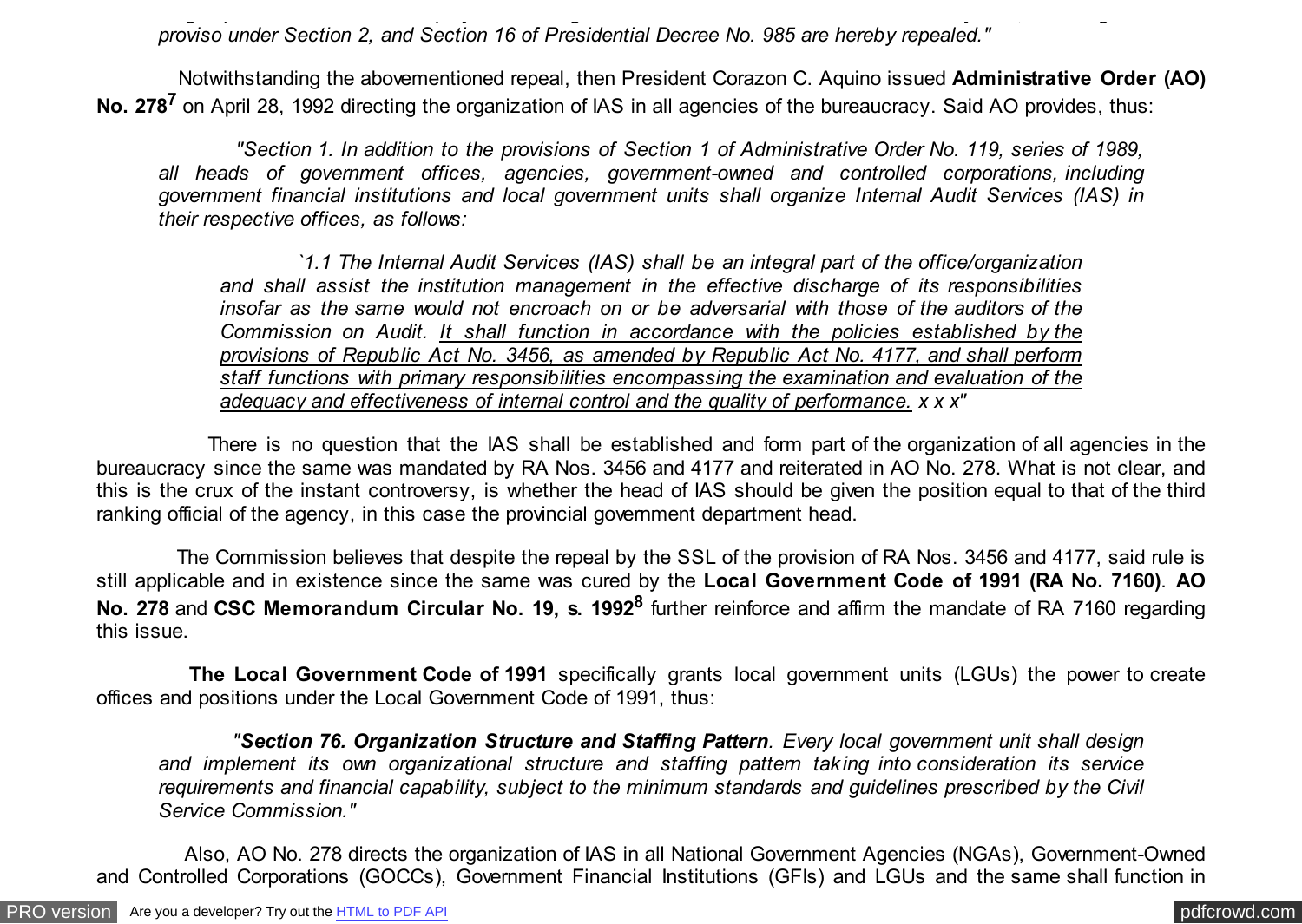accordance with the policies established in RA Nos. 3456 and 4177.

 Additionally, **Section 9 of CSC Memorandum Circular No. 19, s. 1992** expressly authorizes LGUs to create offices, thus:

 *"Section 9. Other Offices and positions in the organizational structure and staffing pattern not provided under Sections 3 and 4 of these guidelines may be created by local government units: Provided, That they are the priority needs as identified by the local chief executive, the sanggunian and/or the local development councils concerned consistent with Section 17 of the Code . . ."*

 Thus, in accordance with said provisions, the Provincial Government of Nueva Viscaya enacted Ordinance No. 46 which created, among other positions, the position of Provincial Government Department Head (IAS Officer).

 **WHEREFORE**, the appeal of Santiago D. Soliven is hereby **GRANTED**. Accordingly, the creation of the position of Provincial Government Department Head (Internal Audit Service Officer) in the Provincial Government of Nueva Vizcaya by virtue of Ordinance No. 46, s. 1994 is legal.

Quezon City, JAN 21 2003

(Original Signed) **JOSE F. ERESTAIN, JR.** Commissioner

(Original Signed) **KARINA CONSTANTINO-DAVID**  Chairman

(Original Signed) **J. WALDEMAR V. VALMORES Commissioner** 

Attested by: